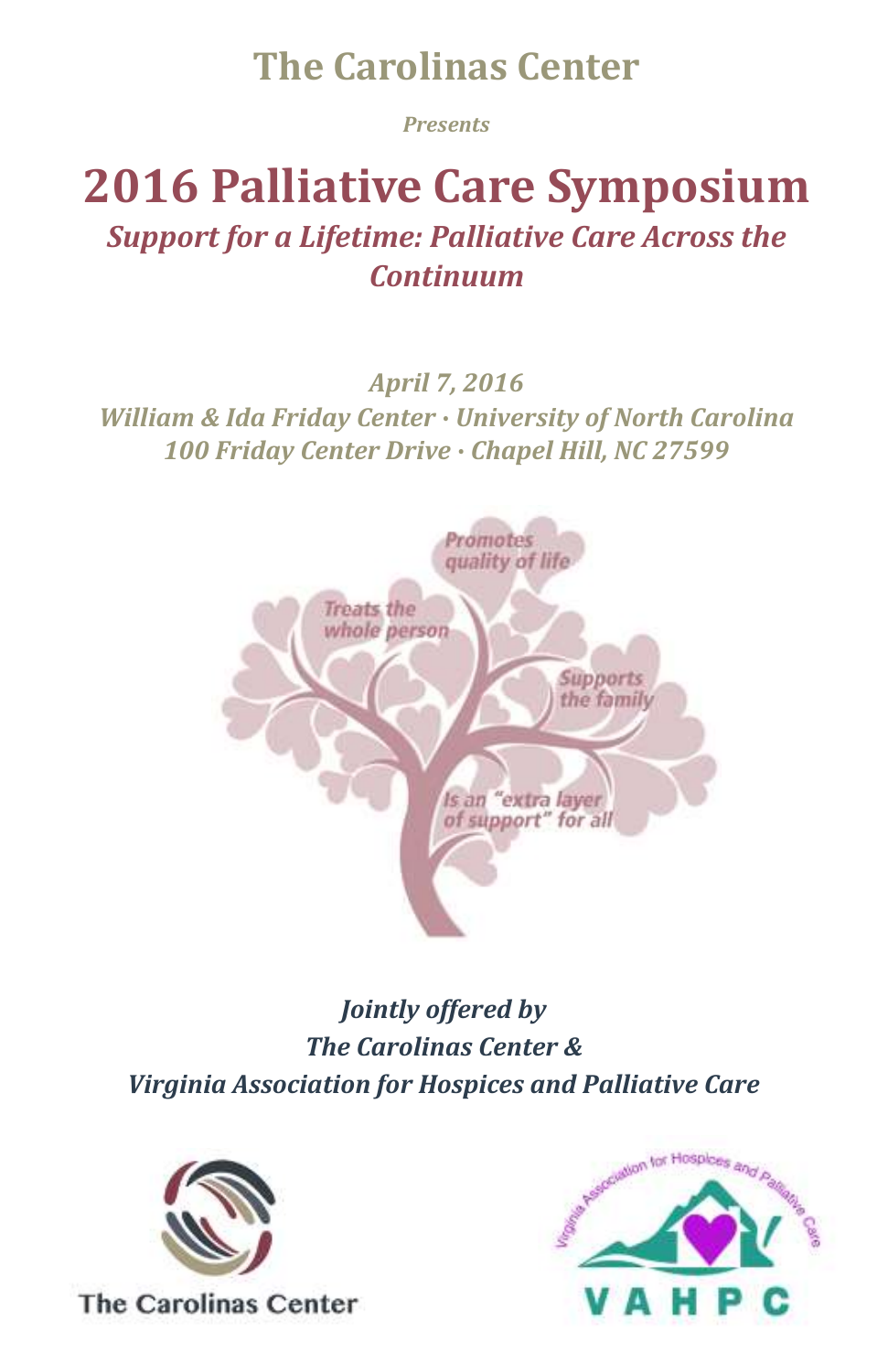## *Schedule at a Glance*

| 8:00am - 8:30am<br>$8:30$ am - $8:45$ am<br>$8:45$ am - 9:45am<br>$9:45$ am - 10:00am | Registration & Continental Breakfast<br><b>Welcome &amp; Opening Remarks</b><br>Opening General Session: The Palliative Care Crystal Ball:<br>Where We Are & Where We Are Going<br>Patrick J. Coyne, MSN, ACHPN, ACNS-BC, FAAN, FPCN, Director<br>of Palliative Care, Medical University of South Carolina,<br>Charleston, SC<br><b>Refreshment Break</b>                                                                               |
|---------------------------------------------------------------------------------------|-----------------------------------------------------------------------------------------------------------------------------------------------------------------------------------------------------------------------------------------------------------------------------------------------------------------------------------------------------------------------------------------------------------------------------------------|
| $10:00$ am - $11:00$ am<br>Clinical:                                                  | <b>Concurrent Breakout Sessions:</b><br>Pain Management: The Basics and Beyond<br>Patrick J. Coyne, MSN, ACHPN, ACNS-BC, FAAN, FPCN, Director<br>of Palliative Care, Medical University of South Carolina,<br>Charleston, SC                                                                                                                                                                                                            |
| 11:00am - 11:15am<br>11:15am - 12:15pm<br>Clinical:                                   | Administrative: Creating Collaborative Partnerships for Advance Care<br>Planning and Palliative Care<br>Richard Foster, MD, SC Hospital Association, West Columbia, SC<br><b>Refreshment Break</b><br><b>Concurrent Breakout Sessions:</b><br>Left Ventricular Assist Devices (LVADs): How Do They Fit<br>in Palliative Medicine?<br>Marissa Galicia-Castillo, MD, Associate Professor, Eastern Virginia<br>Medical School, Norfolk, VA |
|                                                                                       | Administrative: Pediatric Palliative Care and The Family Perspective:<br>Building Bridges, Not Walls, With The Families We Serve<br>Dianne Gray, CEO, Hospice & Healthcare Communications,<br>Naples, FL                                                                                                                                                                                                                                |
| 12:15pm - 1:30pm<br>$1:30$ pm - $2:45$ pm<br>Clinical:                                | <b>Networking Lunch</b><br><b>Concurrent Breakout Sessions:</b><br>Pediatric Palliative Care<br>Ray Barfield MD, PhD, Associate Professor of Pediatrics, Duke<br>University, Durham, NC                                                                                                                                                                                                                                                 |
|                                                                                       | Administrative: Panel Presentation: Best Practice Strategies for<br><b>Community Based Palliative Care Programs</b><br>Nancy Corley, Administrator, HospiceCare of the Piedmont,<br>Greenwood, SC; Becky Love, MD, Hospice Cleveland County,<br>Shelby, NC; Cameron Muir, MD, Capital Caring, Falls Church, VA; Kitty<br>Weaver, Vice President, Agape Hospice Palliative Care Program,<br>Charleston, SC                               |
| 2:45pm - 3:00pm<br>$3:00 \text{pm} - 4:00 \text{pm}$                                  | <b>Refreshment Break</b><br><b>Closing General Session: Talking About Death is Talking</b><br>About Life: Helping Families Through The Use of<br>Affirmational Conversation<br>Dianne Gray, CEO, Hospice & Healthcare Communications,<br>Naples, FL                                                                                                                                                                                     |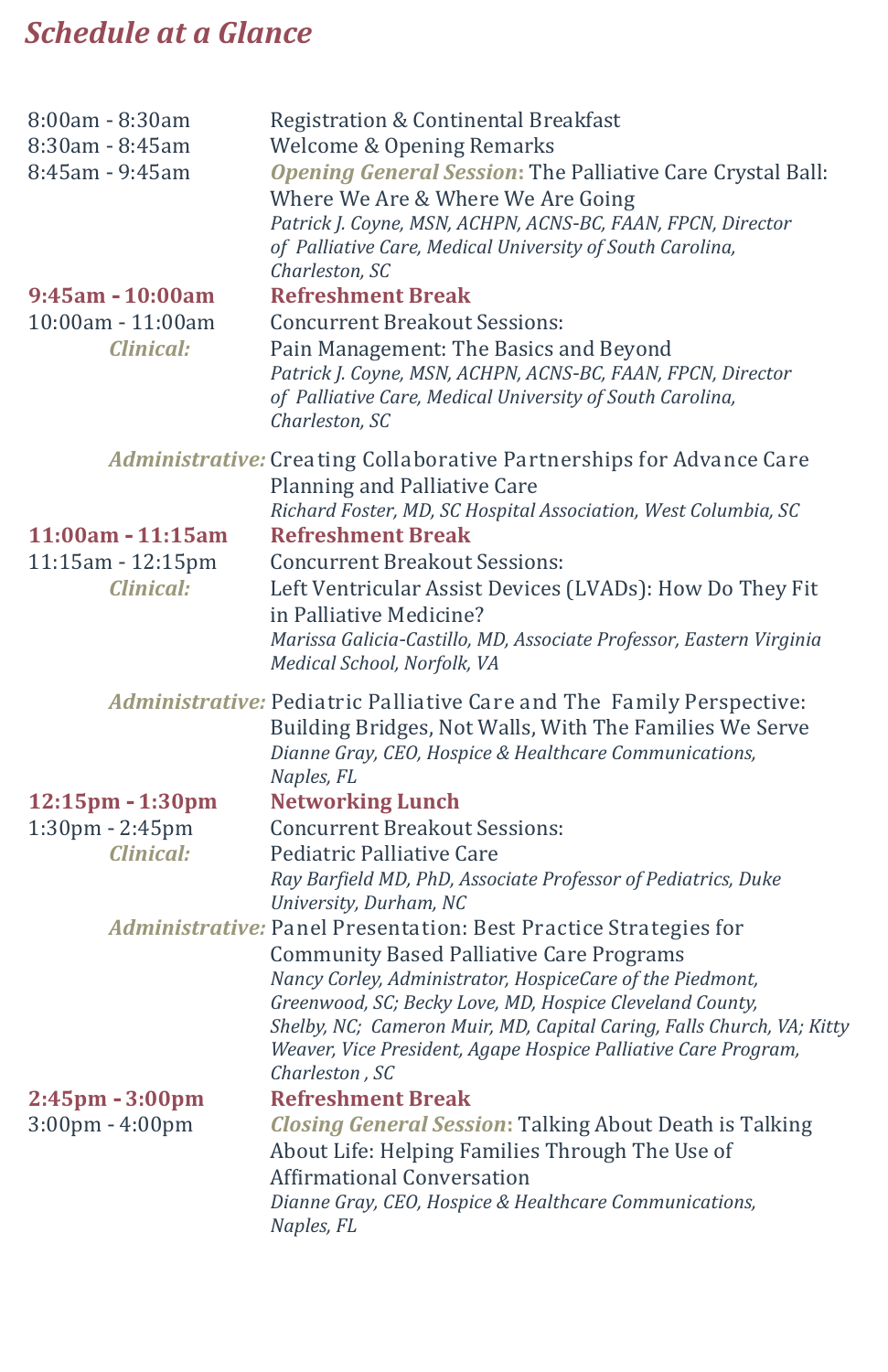### *Session Descriptions*

#### *Opening General Session:* **The Palliative Care Crystal Ball: Where We Are & Where We Are Going**

#### *Patrick J. Coyne, MSN, ACHPN, ACNS-BC, FAAN, FPCN, Director of Palliative Care, Medical University of South Carolina, Charleston, SC*

The use of palliative care is growing at a rapid pace. Mr. Coyne will forecast the potential future of palliative care - including the incumbent barriers and opportunities for palliative care and a review of reimbursement challenges.

#### *Clinical Track:* **Pain Management: The Basics and Beyond**  *Patrick J. Coyne, MSN, ACHPN, ACNS-BC, FAAN, FPCN, Director of Palliative Care, Medical University of South Carolina, Charleston, SC*

Pain has often been referred to as the "5th" vital sign, indicating the need for thorough pain assessments and efficacious medical interventions. During this session, participants will review practical principles of simple and complex pain management. In addition, the effectiveness of "scrambled" pain therapy including the utilization of intrathecal/epidural interventions as well as the utilization of ketamine and lidocaine will be discussed.

#### *Administrative Track:* **Creating Collaborative Partnerships for Advance Care Planning and Palliative Care**

### *Richard Foster, MD, SC Hospital Association, West Columbia, SC*

When CMS unveiled their 2016 Physician Payment Final Rule, they created quite a "buzz" related to physician reimbursement of advance care planning (ACP) conversations. This creates an opportunity for hospitals, physicians, hospice programs and palliative care programs to promote ACP initiatives. Dr. Foster will discuss creative possibilities for effective community partnerships to simultaneously promote ACP conversations and palliative care in our communities.

#### *Clinical Track:* **Left Ventricular Assist Devices (LVADs): How Do They Fit in Palliative Medicine?**

*Marissa Galicia-Castillo, MD, Associate Professor, Eastern Virginia Medical School, Norfolk, VA* Mechanical Circulatory Devices (MCS) are new and important interventions in the management of End Stage Heart Disease. Left Ventricular Assist Devices (LVADs) are now available for destination therapy in addition to a bridge to transplant. These new technological advances have raised questions and situations that Palliative Medicine concepts can help address. In this interactive session, Dr. Galicia-Castillo will address ethical implications, end-of-life discussion and walk through patient care scenarios.

### *Administrative Track:* **Pediatric Palliative Care and The Family Perspective: Building Bridges, Not Walls, With the Families We Serve**

### *Dianne Gray, CEO, Hospice & Healthcare Communications, Naples, FL*

Ms. Gray will share how, through the use of research, contemporary media and technology, we can lower communication barriers between clinicians and families – which not only impacts patient satisfaction but also clinical outcomes and clinician satisfaction, too! She will discuss how even in the worst of circumstances, we can enhance trust and recognize fear-based communication, which can sabotage the very goals of care clinicians work hard to put in place. This presentation will also look at how we can affect positive change through the use of forward-thinking communication strategies, even while delivering difficult news or discussing medical ethical decision making. You will leave feeling empowered and with a better understanding of the unique perspective of families and clinicians.

### *Clinical Track:* **Pediatric Palliative Care**

### *Ray Barfield, MD, PhD, Associate Professor of Pediatrics, Duke University, Durham, NC*

Dr. Barfield's interactive talk will address approaches to assessing needs of various kinds in pediatric palliative care. He will focus especially on pain, and on needs specific to end-of-life care.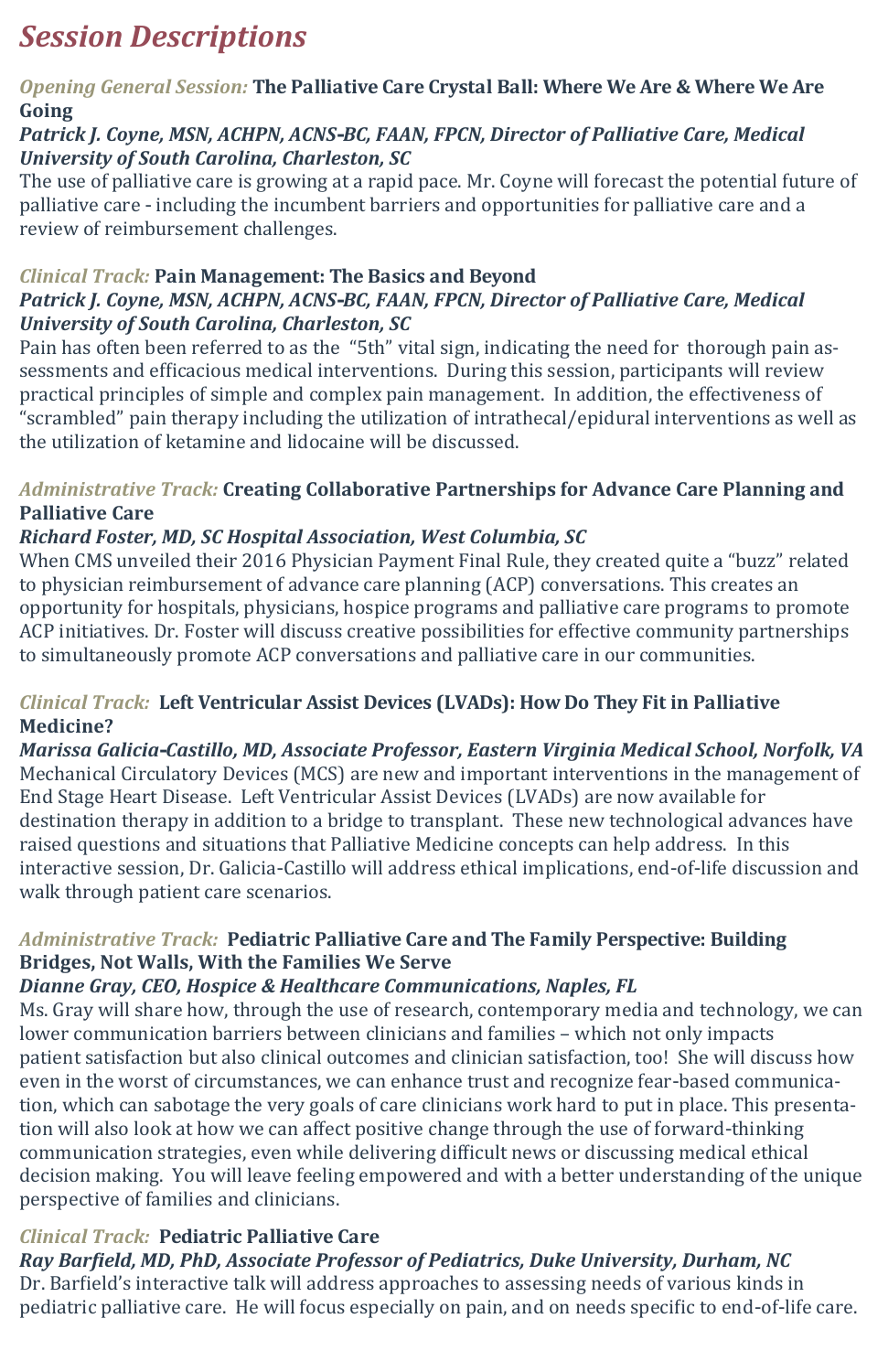### *Session Descriptions (continued)*

### *Administrative Track:* **Panel Presentation: Best Practice Strategies for Community Based Palliative Care Programs**

*Nancy Corley, Administrator, HospiceCare of the Piedmont, Greenwood, SC; Becky Love, MD, Hospice Cleveland County, Shelby, NC; Cameron Muir, MD, Capital Caring, Falls Church, VA; Kitty Weaver, Vice President, Agape Hospice Palliative Care Program, Charleston SC*

As it relates to community based palliative care programs, one size does not fit all. Often those interested in starting a palliative care program desire the nuts and bolts for getting their program up and running. However, every program is diverse in structure, processes, staffing models, treatment approaches, and community outreach. This informative panel discussion will reveal best practice strategies employed by those who have proven outcomes for providing palliative care in their communities.

#### *Closing General Session:* **Talking About Death is Talking About Life: Helping Our Families Through The Use of Affirmational Conversation**

### *Dianne Gray, CEO, Hospice & Healthcare Communications, Naples, FL*

Ms. Gray will discuss how what we say as clinicians isn't always what the family hears. She'll highlight language that unites vs. divides us from the very patients we care for, while also sharing the latest resources available to help providers more easily care for our youngest, most vulnerable patients and their families. This will be a resource-rich presentation geared toward helping you to achieve your goals as pediatric care providers. Following the presentation will be an interactive Q&A so that you can ask your questions of this global advocate, who was once a 14 year single parent pediatric hospice caregiver.

## *About the Speakers*

Patrick *J. Coyne, MSN, ACHPN, ACNS-BC, FAAN, FPCN* is Clinical Nurse Specialist, Assistant Professor and Director for Palliative Care at the Medical University of South Carolina in Charleston, SC. He developed and oversees an interdisciplinary team of health care professionals in providing exceptional palliative care. He has published over 100 articles related to pain management, symptom control, and issues in end-stage disease, and has also conducted research studies. Mr. Coyne has received the Peaceful Death in America and Mayday Pain and Society Scholarships and has been awarded the Oncology Nursing Society's Excellence in Pain Management. He



is a Schering Lectureship recipient. He was named one of the 30 Visionaries in the field by the American Academy of Hospice and Palliative Medicine in 2013. Mr. Coyne has worked diligently to improve pain management and palliative care nationally and internationally.



*Dr. Richard "Rick" Foster,* has served over the past two years as senior vice president for Quality and Patient Safety with the South Carolina Hospital Association (SCHA). He recently assumed the role of Executive Director for Catalyst for Health, a new business enterprise within SCHA focused on guiding and supporting collective efforts to improve health and healthcare at the population level across SC. He also serves as medical director for LifePoint, the Organ Procurement Organization for South Carolina. Prior to joining SCHA, Rick served as chief medical officer for Trident Health System in Charleston, S.C.; chief executive officer of the Carolina Health Group, a provider network management company that acted

as the management arm for three multi-specialty IPA Networks in the Coastal Region of South Carolina; and as the medical director of Companion Healthcare, the HMO subsidiary of Blue Cross Blue Shield of South Carolina.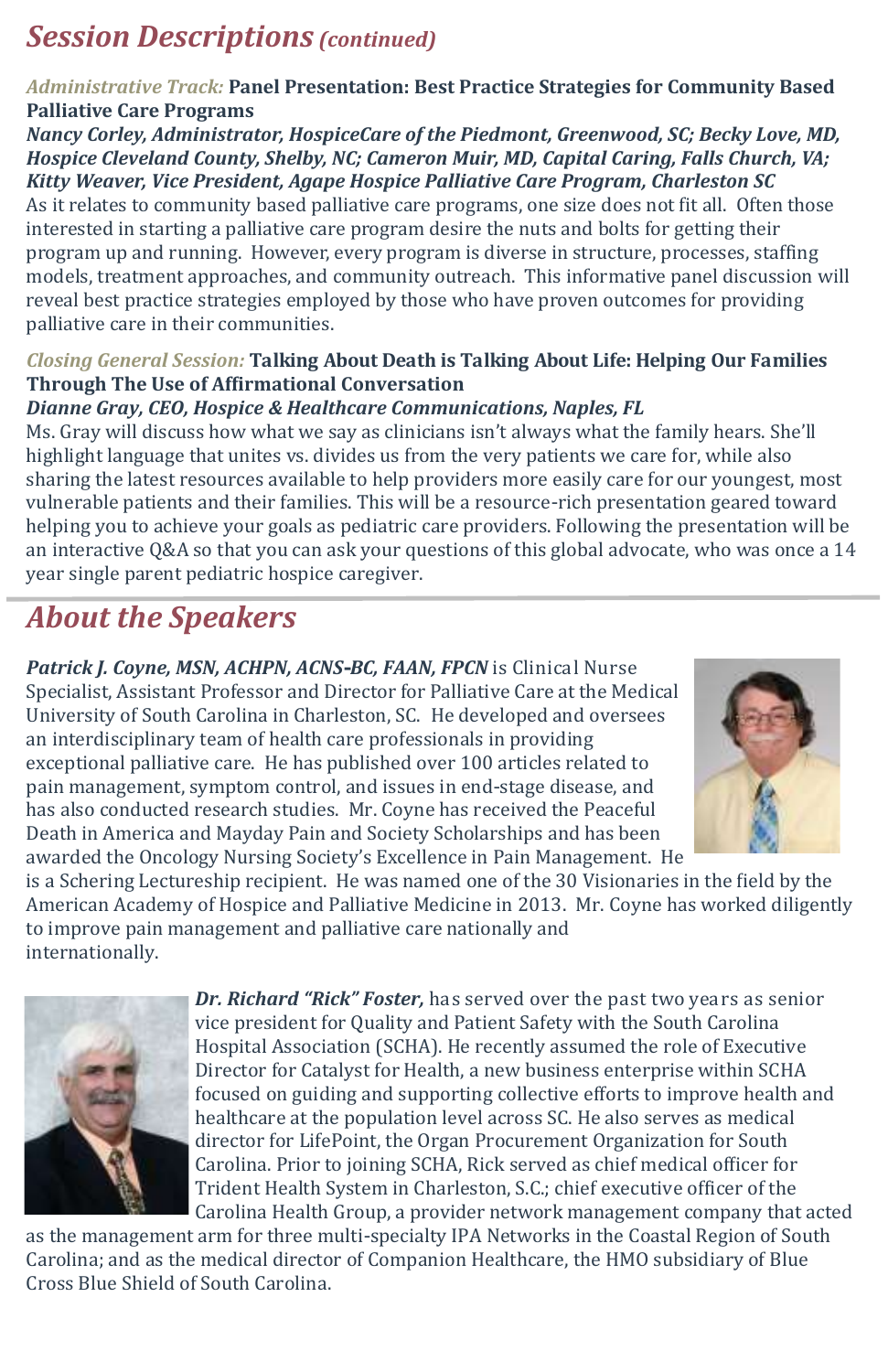### *About the Speakers (continued)*



*Dianne Gray* is the CEO of Hospice and Healthcare Communications, an international firm that focuses on creating and furthering advocacy, education, and mass media initiatives involving all aspects of end-of-life and palliative care. She is an internationally recognized speaker and an award winning writer/journalist, film producer, and programming consultant. Her motivational keynote talks and inspirational delivery discuss the tough and tender topics involved in the provision of quality end of life and grief care. Topics include medical ethical decision making, patient/family communication, opioid use in pediatrics, spiritual care and grief She is currently senior producer for a documentary on end of life care for a Crea-

tive Visions/PBS production, is a HuffPost contributor, and has appeared on countless radio and television shows. She is collaborating with other major media partners and hospice professionals to produce a wide array of films, books and other exciting projects.

*Dr. Ray Barfield* is Associate Professor of Pediatrics and Christian Philosophy at Duke University in Durham, North Carolina. He received his MD and his PhD (in philosophy) from Emory University. He is a pediatric oncologist with an interest in the intersection of medicine, philosophy, theology and literature. Ray's medical research has focused on immune therapies for childhood cancer (including bone marrow transplantation and antibody therapy), and improvements in the quality of life for children with severe or fatal diseases. His work in philosophy focuses on narrative approaches to philosophical issues that matter to suffering or dying people. He recently published a book of poetry entitled, *Life In the Blind Spot*, as well as a book of philosophy from Cambridge University Press entitled, *The* 



*Ancient Quarrel Between Poetry and Philosophy*. His first novel, *The Book of Colors,* was published in spring 2015. Ray directs the Pediatric Quality of Life and Palliative Care Program for Duke Children's Hospital, and was the founding director of Duke Divinity School initiatives in Theology, Medicine, and Culture.



*Dr. Marissa Galicia-Castillo* is a Geriatrician with the Glennan Center for Geriatrics and Gerontology at Eastern Virginia Medical School (EVMS). She completed her medical school, Internal Medicine residency and Geriatrics Fellowship training at EVMS and joined the faculty in 2001. She is currently the Sue Faulkner Scribner Professor of Geriatrics. She holds Board Certification in Internal Medicine, Geriatrics, and Hospice and Palliative Medicine. Dr. Galicia-Castillo currently serves as the Fellowship Director in Geriatrics. She is the Medical Director for the Sentara Norfolk General Palliative Medicine Team and Harbor's Edge Continuing Care Retirement Center, as

well as an Associate Medical Director for Hospice and Palliative Care of Tidewater. Dr. Galicia-Castillo's research interests focus on Palliative Medicine and Education.

*Nancy B. Corley, RN, CHPCA,* is CEO of HospiceCare of the Piedmont in Greenwood, SC, a position she has held for 25 years. A graduate of the University of SC, she holds a national certification as a Hospice and Palliative Care Administrator. Nancy has been active in both state and national efforts to improve and support high quality end of life care. She has participated on numerous state hospice committees. She served on the 2 state committee to merge the SC and NC Hospice Associations. In addition to serving on the Board of The Carolinas Center for Hospice and End of Life Care, she has served as Board Chairperson. Nancy has been active with the National Hospice and Palli-



ative Care Organization and served on the NHPCO Governance Committee. Most recently, she has lead the efforts to establish a successful Palliative Care program in the hospital in her community.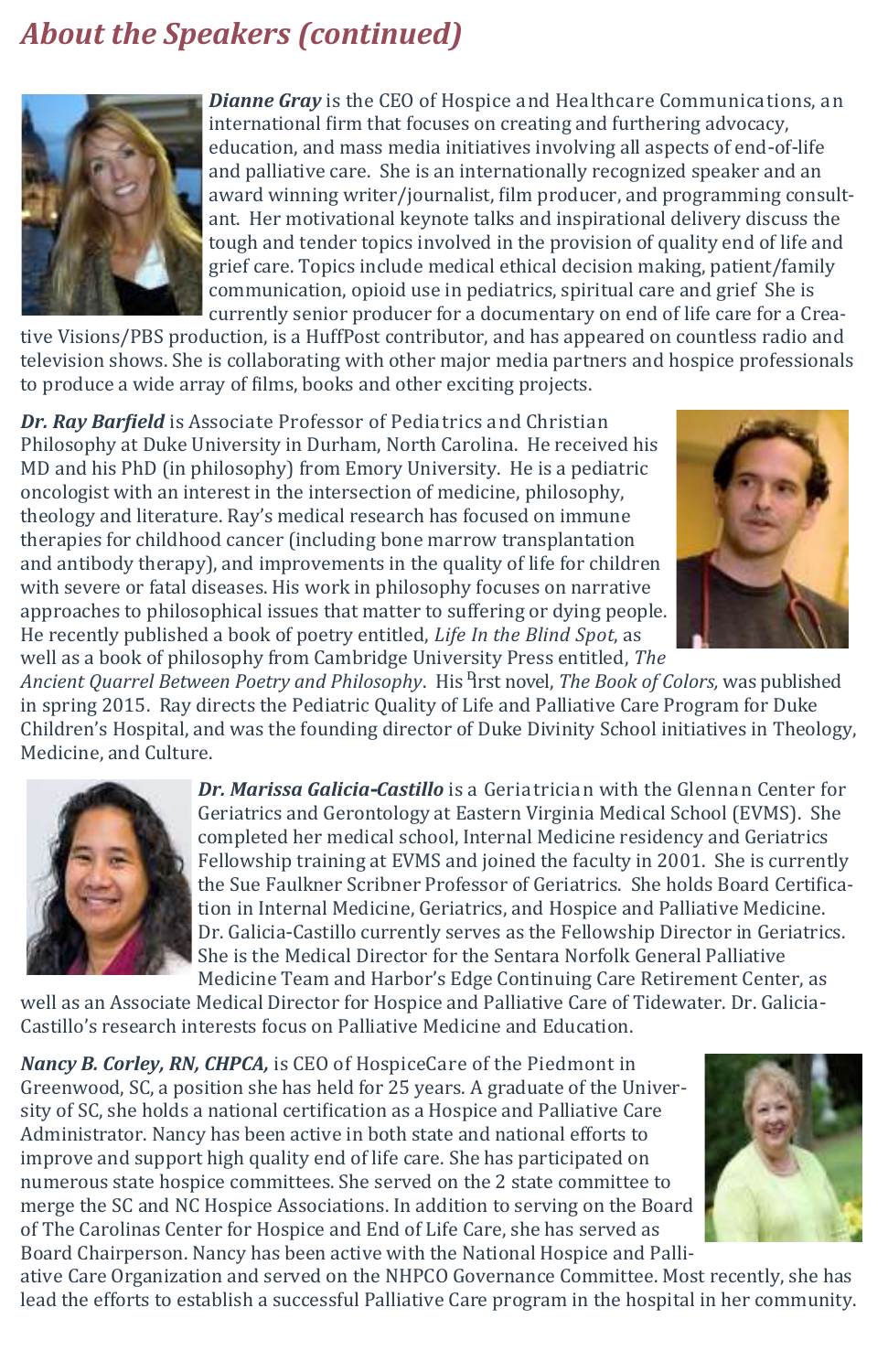### *About the Speakers (continued)*



*Dr. Rebecca "Becky" Love, FAAFP,* has served as Chief of Family Medicine and Chair of Infection Control Committee at Cleveland Regional Hospital System (now Carolinas Hospital System-Cleveland) and as Co-Chair of their Ambulatory Council, an initiative to improve coordination of processes and communication between hospital and community practitioners after most primary care providers resolved to Courtesy privileges. She left private practice in 2012 to join Hospice Cleveland County as Vice President of their community based Palliative Care program where she continues to apply her training with her passion for

improving care for patients. Participation with Partners in Transition, with representatives from multiple agencies in Cleveland and Rutherford Counties organized by Carolina Community Health Partnership, a network of Community Care of NC, has been one of the most informative and fruitful endeavors of her medical career thus far.

*Dr. J. Cameron Muir, FAAHPM, HMD-C* is a nationally recognized expert in palliative care and hospice. He oversees Capital Caring's palliative care medical group, quality measurement, marketing, call center, research and education functions. Prior to his work with Capital Caring, Dr. Muir was Medical Director of the Palliative Care and Home Hospice Program of Northwestern Memorial Hospital. He also was Director of the Palliative Care Program of the Northwestern University Medical School. Dr. Muir is Board-Certified in Hospice and Palliative Medicine and Internal Medicine. Dr. Muir received his medical degree from the University of Virginia School of Medicine, completed his residency in internal medicine at Dartmouth-



Hitchcock, and earned fellowships in bioethics at the University of Chicago Medical Center and in Hospice and Palliative Medicine at Northwestern University Feinberg School of Medicine.



*Kitty Weaver, RN, BSN,* has been a nurse for 30 years in a variety of fields. After being a caregiver for aging family members, taking care of loved ones with dementia, and witnessing hospice care and death first hand, she realized her next calling. She has been with Agape Hospice for 4 years in the areas of hospice and physician services, and in 2014 helped develop an inpatient palliative program in partnership with Trident Health System. The need to provide post discharge follow up has led Agape's developing an outpatient clinic, and working to partner with a local large primary care practice.